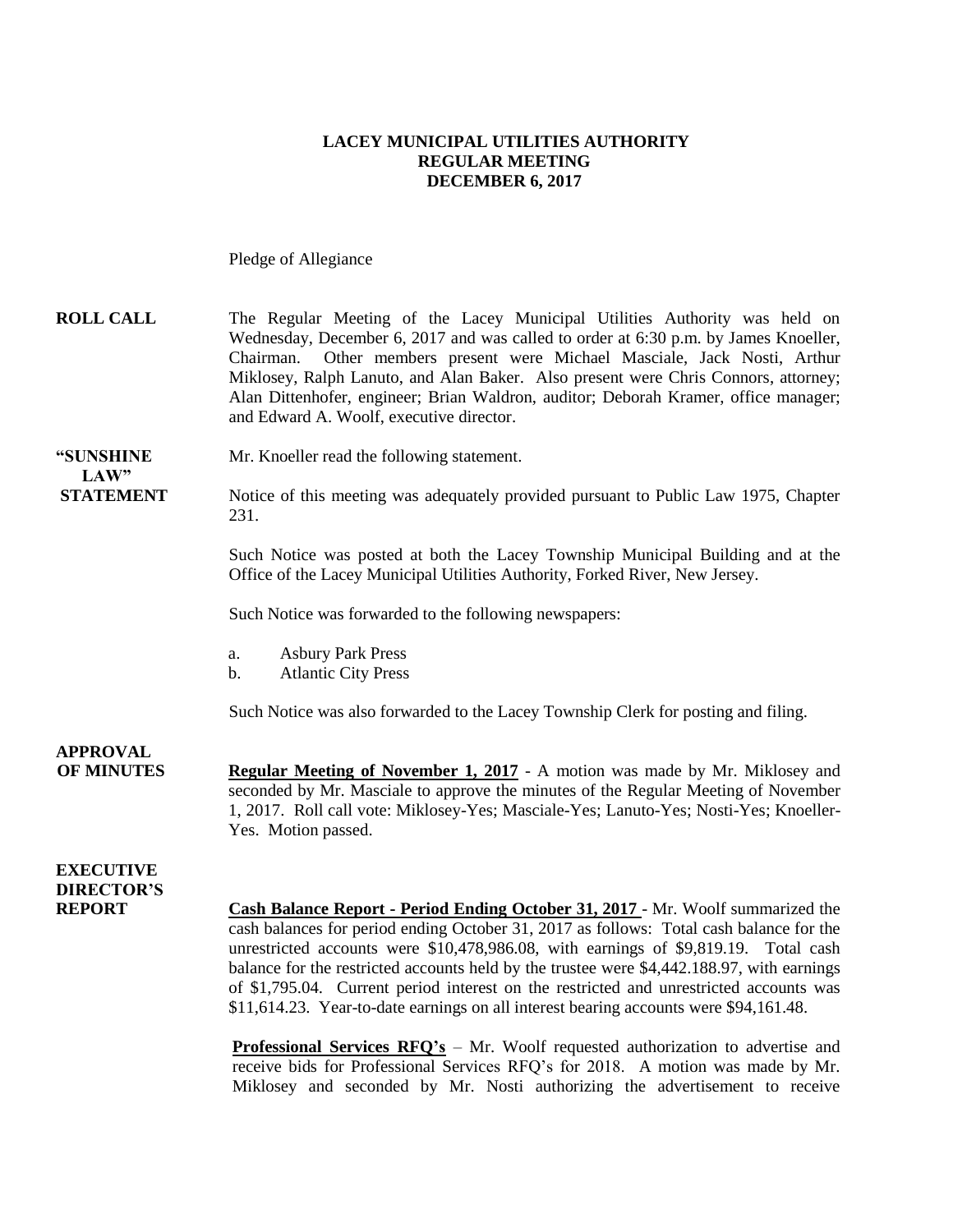Professional Services RFQ's for 2018. Roll call vote: Miklosey-Yes; Nosti-Yes; Lanuto-Yes; Masciale-Yes; Knoeller-Yes. Motion passed.

**Amend 2018 Budget** – Mr. Woolf requested authorization to amend the 2018 water and sewer budgets by two-million dollars (\$2,000,000.00). He explained the money will be used for financing the new administration building. At the time the budget was prepared, the figure for the new building was undetermined. A motion was made by Mr. Masciale and seconded by Mr. Miklosey authorizing amending the 2018 budget by two-million dollars (\$2,000,000.00). Roll call vote: Masciale-Yes; Miklosey-Yes; Lanuto-Yes; Nosti-Yes; Knoeller-Yes. Motion passed.

**Resolution 2017-62 – Appointing Authority Architect –** On recommendation by the executive director, a motion was made by Mr. Miklosey and seconded by Mr. Nosti to adopt *Resolution 2017-62, Resolution of the Lacey Municipal Utilities Authority, County of Ocean, State of New Jersey, Appointing Lanuto Architecture, LLC as Authority Architect.* Roll call vote: Miklosey-Yes; Nosti-Yes; Lanuto-Abstain; Masciale-Yes; Knoeller-Yes. Motion passed.

**Resolution 2017-61 – Award Contract – Watermain Extension – New Administration Building –** On recommendation by the executive director, a motion was made by Mr. Miklosey and seconded by Mr. Nosti to adopt *Resolution 2017-61, Resolution of the Lacey Municipal Utilities Authority, County of Ocean, State of New Jersey, Awarding a Contract for the Watermain Extension Project for the New Administration Building.* Contract was awarded to SL Macintyre Underground, LLC in the amount of \$251,166.00. Roll call vote: Miklosey-Yes; Nosti-Yes; Lanuto-Yes; Masciale-Yes; Knoeller-Yes. Motion passed.

**Resolution 2017-66 – Line Item Transfers –** On recommendation by the executive director, a motion was made by Mr. Masciale and seconded by Mr. Miklosey to adopt *Resolution 2017-66, Resolution of the Lacey Municipal Utilities Authority, County of Ocean, State of New Jersey, Authorizing Transfer of Funds, 2017 Sewer and Water Budgets* Roll call vote: Masciale-Yes; Miklosey-Yes; Lanuto-Yes; Nosti-Yes; Knoeller-Yes. Motion passed.

## **BUSINESS**

**REPORT** The business report was submitted for review.

## **ENGINEER'S**

**REPORT Resolution 2017-63 – Preliminary Sewer and Water Approval – Fresenius Kidney Care at Lacey Retail Center – COP Forked River, LLC** – Mr. Dittenhofer reported his office received the application and plans for preliminary sewer and water approval for Fresenius Kidney Care at Lacey Retail Center, COP Forked River, LLC, Block 314.01, Lot 29.07. The applicant is proposing to construct an 8,040 SF medical office building on the western side of Route 9 adjacent to Sunrise Boulevard, in the Lacey Retail Center site. The applicant proposes to connect to previously installed water main on the site and loop 6" DIP water main with services to the building. On recommendation by the Authority's engineer, a motion was made by Mr. Miklosey and seconded by Mr. Masciale to adopt *Resolution No. 2017-63, Resolution of the Lacey Municipal Utilities Authority, County of Ocean, State of New Jersey, Preliminary Sewer and Water Approval, Fresenius Kidney Care at Lacey Retail Center, COP Forked River,*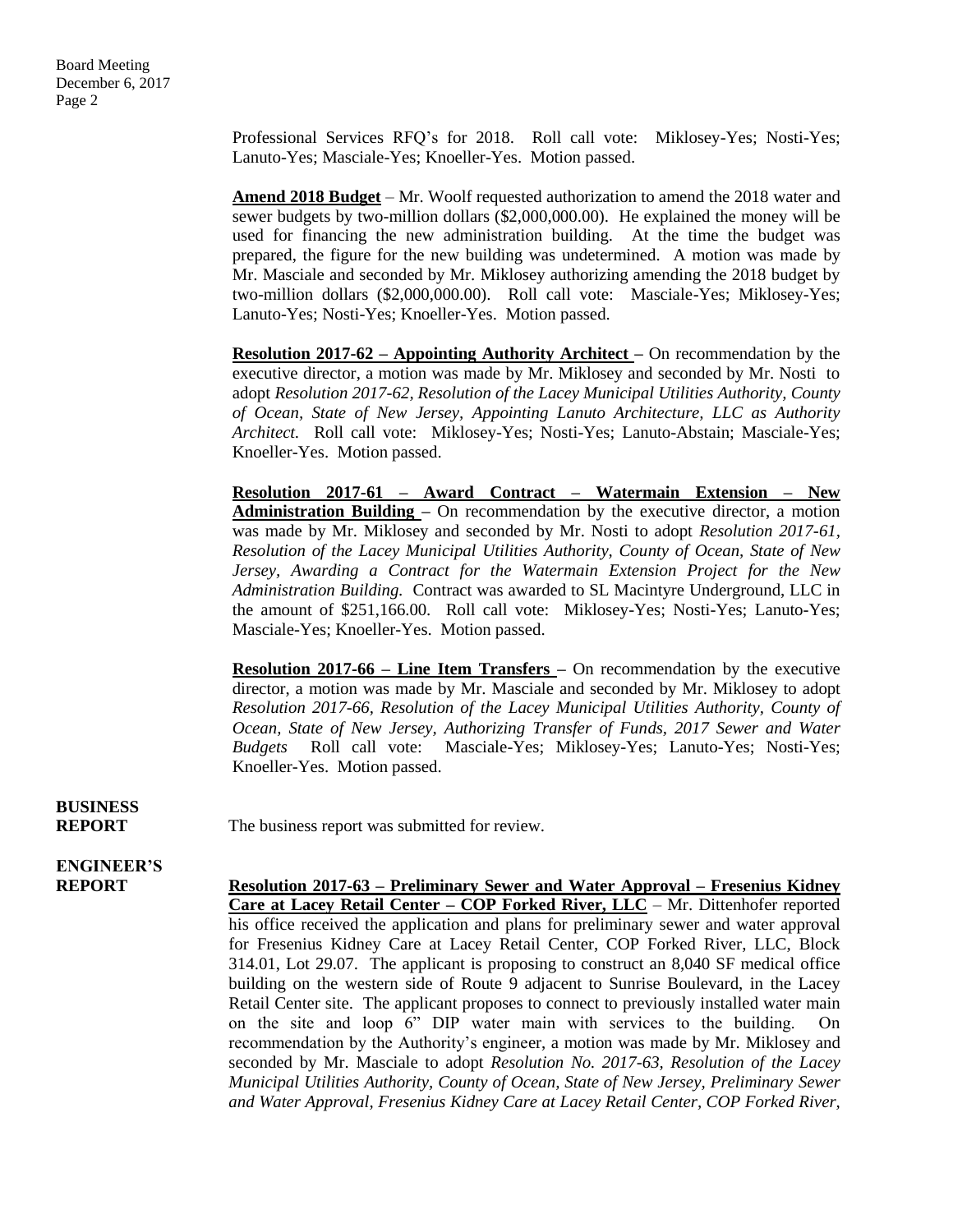*LLC, Block 314.01, Lot 29.07.* Roll call vote: Miklosey-Yes; Masciale-Yes; Lanuto-Yes; Nosti-Yes; Knoeller-Yes. Motion passed.

**Resolution 2017-64 – Performance Guarantee Release – White Oaks at Lacey** – On recommendation by the Authority's engineer, a motion was made by Mr. Miklosey and seconded by Mr. Masciale to adopt *Resolution No. 2017-64, Resolution of the Lacey Municipal Utilities Authority, County of Ocean, State of New Jersey, Performance Guarantee Release – Sewer and Water – White Oaks at Lacey, Grove Street Cul-de-Sac, Blocks 1757-1764, Various Lots.* Roll call vote: Miklosey-Yes; Masciale-Yes; Lanuto-Yes; Nosti-Yes; Knoeller-Yes. Motion passed.

**Change Order No. 1 - Fairview Lane Sanitary Improvements** – On recommendation by the Authority's engineer, a motion was made by Mr. Miklosey and seconded by Mr. Nosti approving Change Order No. 1 representing as-built quantity adjustments, additional sanitary work and water main relocations for a net contract increase of \$57,280.27. Roll call vote: Miklosey-Yes; Nosti-Yes; Lanuto-Yes; Masciale-Yes; Knoeller-Yes. Motion passed.

**New Administration Building** – Mr. Dittenhofer stated water extension plans, specifications and permits have been received. Building and site work plans and specifications have been completed. Bid opening is scheduled for end of December.

**ATTORNEY'S**

**REPORT Lease Agreement with Township of Lacey** – Mr. Connors stated his office reviewed the proposed Lease Agreement with the Township. Documents have been drafted for execution by the Authority.

> **New Administration Building** – Mr. Connors stated his office reviewed all correspondence adopted by the Township. His office intends to appear at the Planning Board hearing for the approval on December 11, 2017 at 7:00 p.m.

> **M & T at Lacey, LLC** – Mr. Connors stated his office reviewed documentation provided by Remington & Vernick engineers including the facilities detail for the Lacey Town Village Complex.

**AUDITOR'S**

**REPORT** Accountant's Status Report – Month Ended October 31, 2017 – Mr. Waldron reported sewer revenues had an unfavorable variance for the month, but year-to-date favorable variance. Water revenues had a favorable variance for the month and year-todate. Sewer and water expenses had a favorable variance for the month and year-to-date. Sewer and water user charges had an unfavorable variance for the month.

> **Resolution 2017-60– Adopt 2018 Sewer and Water Budget** – A motion was made by Mr. Nosti and seconded by Mr. Miklosey to adopt the 2018 sewer and water budget. Roll call vote: Nosti-Yes-; Miklosey-Yes; Lanuto-Yes; Masciale-Yes; Knoeller-Yes. Motion passed.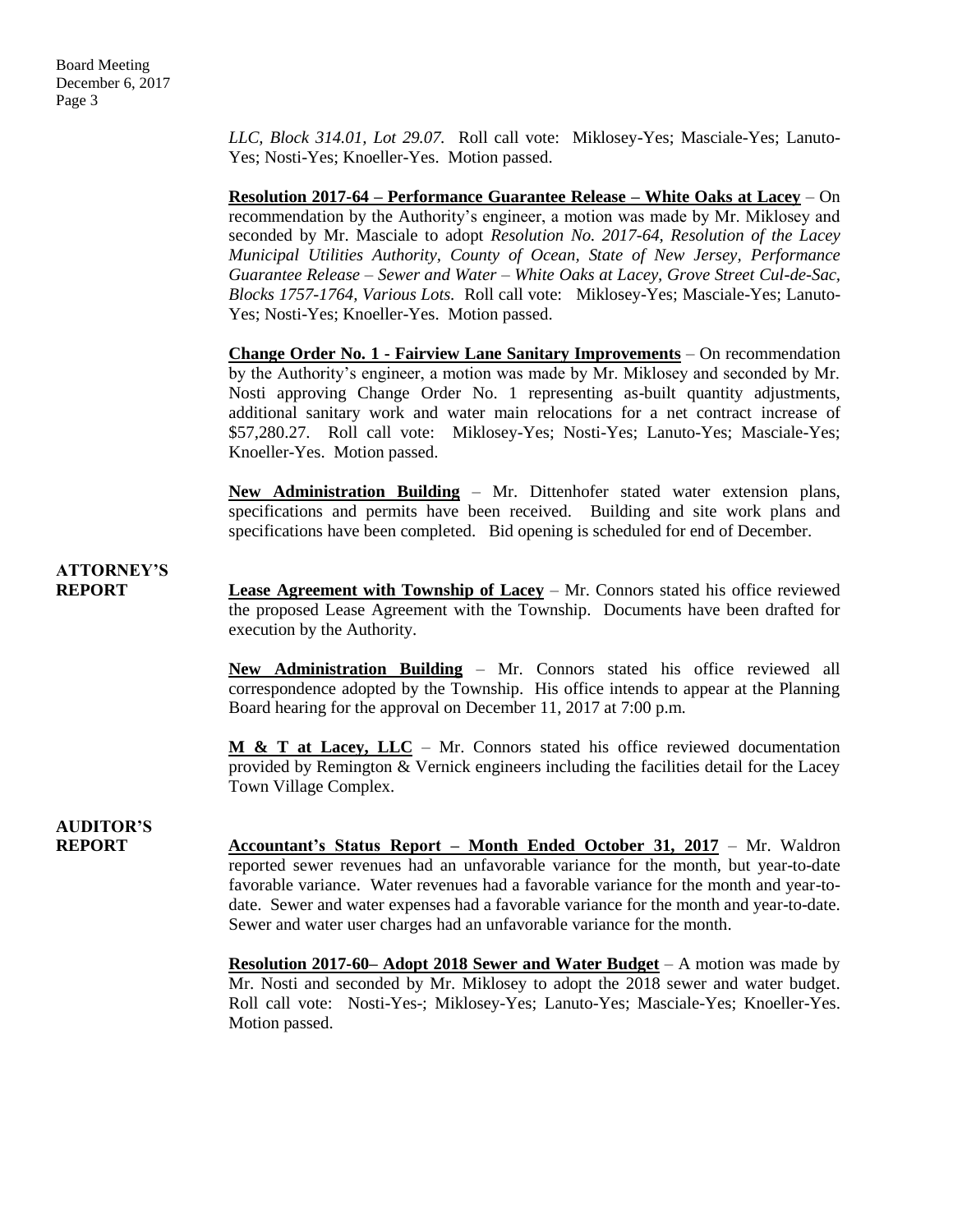Board Meeting December 6, 2017 Page 4

#### **CORRESPONDENCE**

**Emeline Fishel, Hemlock Lane** – Requesting relief of utility bill, due to underground pipe leak. Since the water from the leak did not go into the sewer system, a motion was made by Masciale and seconded by Mr. Miklosey to grant a credit adjustment on the sewer charges in the amount of \$473.23 (76,000 gallons). Roll call vote: Masciale-Yes; Miklosey-Yes; Lanuto-Yes; Nosti-Yes; Knoeller-Yes. Motion passed.

**Forked River State Marina** – Requesting relief of utility bill, due to underground pipe leak. Since the water from the leak did not go into the sewer system, a motion was made by Mr. Nosti and seconded by Mr. Miklosey granting a credit adjustment on the sewer charges in the amount of \$1,066.46 (133,000 gallons). Roll call vote: Nosti-Yes; Miklosey-Yes; Lanuto-Yes; Masciale-Yes; Knoeller-Yes. Motion passed.

**Lacey Car Wash** – Requesting relief of utility bill, due to underground pipe leak. Since the water from the leak did not go into the sewer system, a motion was made by Mr. Nosti and seconded by Mr. Masciale to grant a credit adjustment on the sewer charges in the amount of \$3,697.20 (254,000 gallons). Roll call vote: Nosti-Yes; Masciale-Yes; Lanuto-Yes; Miklosey-Yes; Knoeller-Yes. Motion passed.

**Michele Malcolm, Windsor St.** - Requesting relief of utility bill, due to high usage – filling pool. Since a pool fill meter was not used, an adjustment to the account could not be supported.

#### **OLD**

**BUSINESS** There was no old business to discuss

## **NEW**

**BUSINESS** There was no new business to discuss.

#### **PUBLIC BUSINESS/**

**COMMENT Nick Spaltro, Dunberry Drive (Sea Breeze at Lacey Development)** – Mr. Spaltro and other residents living at the Toll Brothers development were present to again discuss the lack of water pressure issue they are having at the Seabreeze/Toll Brothers development. He stated there has been no improvement to the water pressure and is concerned that the pressure will deteriorate with new homes being built.

> There was a considerable discussion on who is responsible for the lack of water pressure to the homes. Mr. Woolf stressed there is adequate water pressure to the development and well within compliance. He stated Toll Brothers designed the engineering with full knowledge of what they were getting supplied with. The Authority's approval goes as far as the curb and anything after that is considered part of household plumbing, which is the issue. Mr. Spaltro stated Toll Brothers is holding the Authority accountable for the lack of pressure. Mr. Woolf disagreed and read a paragraph out of the flow test that was performed in 2015 at 67 Arborridge Drive. The closing statement is …"the testing results for this portion of the water distribution system based on the readings is designated as a class AA which is the highest reading achievable". This is from the national fire protection association, which indicates there is not a problem with the water mains. It is a problem with flow restriction in the house.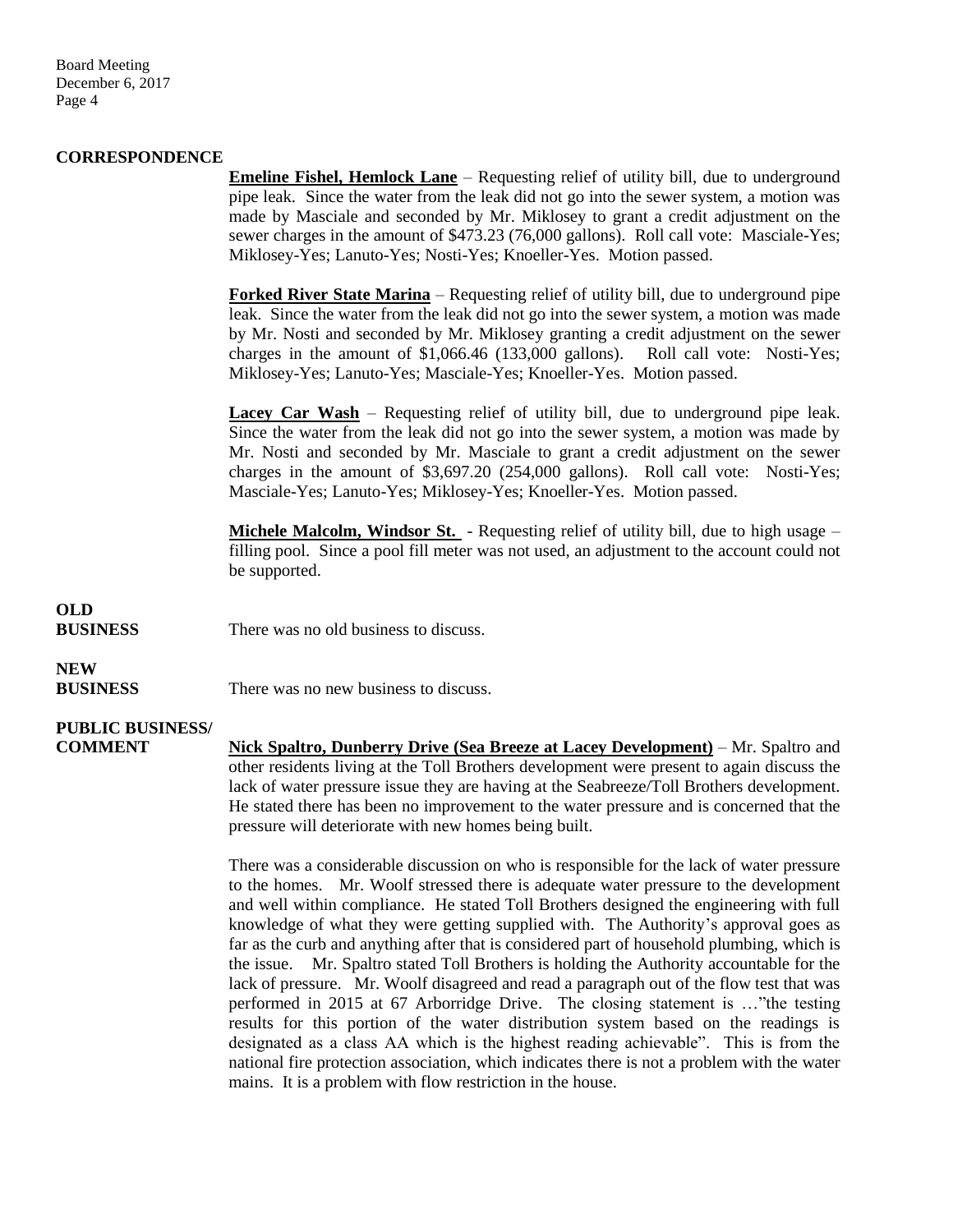Mr. Woolf recommended Mr. Spaltro contact NJDEP on what the proper water pressure is for the site. If NJDEP has a problem with the pressure being supplied they will contact the Authority

 In conclusion Mr. Knoeller stated Toll Brothers never contacted the Authority or the Authority's engineer regarding water pressure issues. Mr. Spaltro stated a meeting will be held with executives from Toll Brothers to discuss this issue further.

Mr. Spaltro stated there have been billing issues when using the on-line bill payment service to pay utility bills. He explained since the LMUA does not accept electronic payments, late charges are being applied to their utility bill. Mr. Knoeller stated software will be updated once the new administration building is complete. A letter requesting waiver of the late fees will be honored.

Mr. Spaltro asked how the new administration building will be funded. Mr. Knoeller stated there is money in reserve for up-front costs and the Authority will apply for a short-term note to put back in reserve and pay it off with bond refunding.

### **CLOSED**

#### **SESSION RESOLUTION**

**WHEREAS,** Section 8 of the Open Public Meetings Act, Chapter 231, Public Law 1975 permits the exclusion of the public from a meeting in certain circumstances;

**WHEREAS**, this public body is of the opinion that such circumstances presently exist.

**NOW, THEREFORE, BE IT RESOLVED** by the Lacey Municipal Utilities Authority, County of Ocean and State of New Jersey as follows:

1. The public shall be excluded from discussion of action upon the hereinafter specified subject matters.

2. The general nature of this closed session concerns personnel matters.

3. It is anticipated at this time that the above-stated matters will be made public once these matters have been resolved.

4. This resolution shall take effect immediately.

A motion was made by Mr. Miklosey and seconded by Mr. Masciale to adopt the above resolution. Roll call vote: Unanimously approved.

Separate minutes were kept on the above closed session.

**RE-OPEN**

**MEETING** A motion was made and seconded to return to open session. Motion unanimously carried.